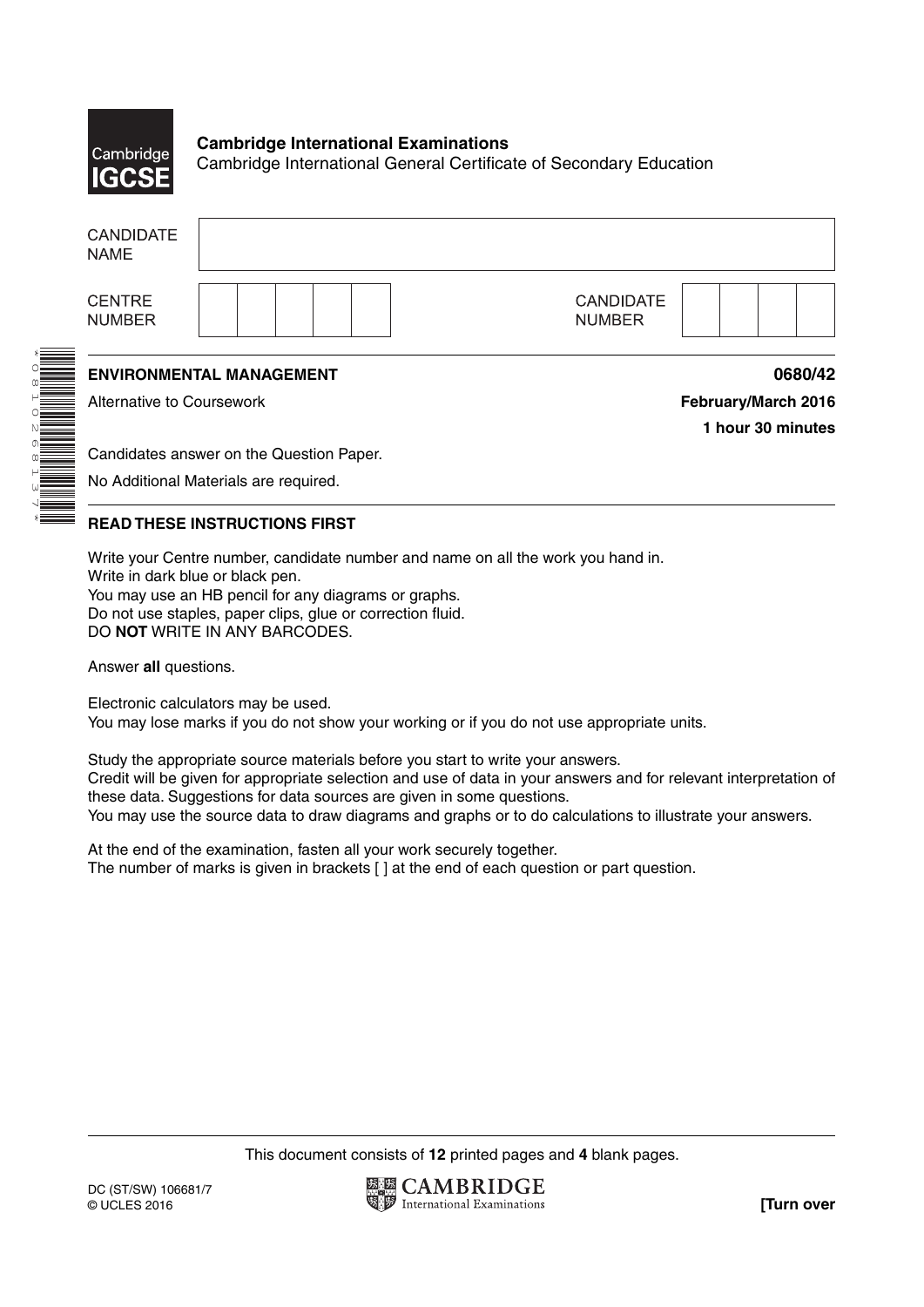#### **map of the world**



**map of the United Arab Emirates (UAE)**

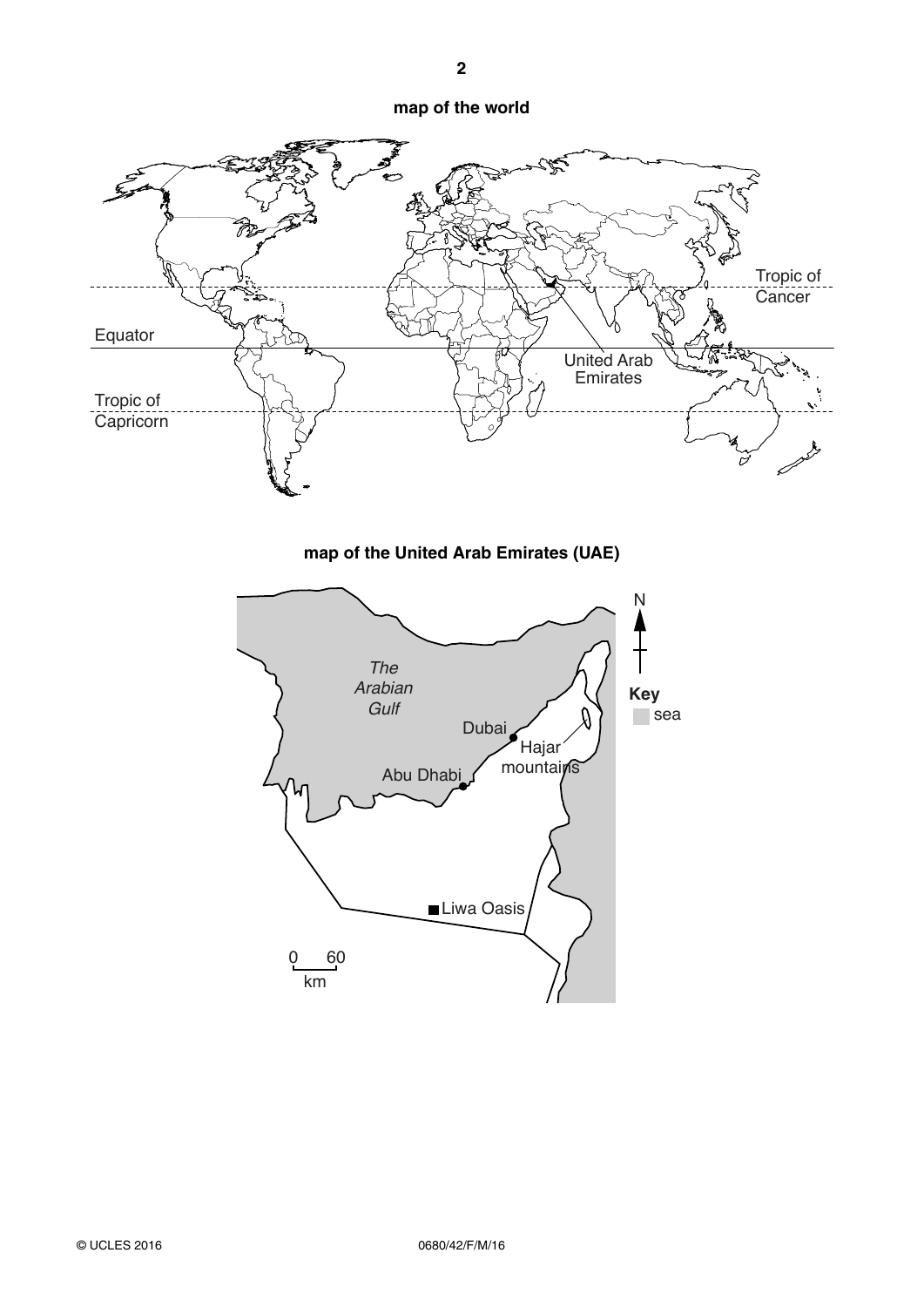#### **area of the United Arab Emirates:** 83 600 km2

**population:** 9.5 million

**children per woman:** 2.36

**life expectancy:** 77 years

**currency:** Emirati Dirham (3.7 AED =1 USD)

**languages:** Arabic, Persian, English, Hindi, Urdu

**climate:** hot and arid, cooler in the eastern mountains

**terrain:** flat coastal plain merging into mountains in the east

**main exports:** crude oil, aluminium, natural gas, dried fish, dates

- **1 (a)** Seven states joined together to form the United Arab Emirates (UAE) in 1971. The economy developed because of oil exports. Industries now include oil refining, production of aluminium, cement and fertilisers, as well as ship repairs and textiles. Unemployment and inflation are low. The city of Dubai now has one of the largest international airports in the world.
	- **(i)** Suggest the benefits to the UAE of having one of the largest international airports.

 ........................................................................................................................................... ........................................................................................................................................... .......................................................................................................................................[2]  **(ii)** There has been investment in the oil refining industry in the UAE. Suggest why the UAE has also invested in other industries. ........................................................................................................................................... ........................................................................................................................................... ........................................................................................................................................... .......................................................................................................................................[2]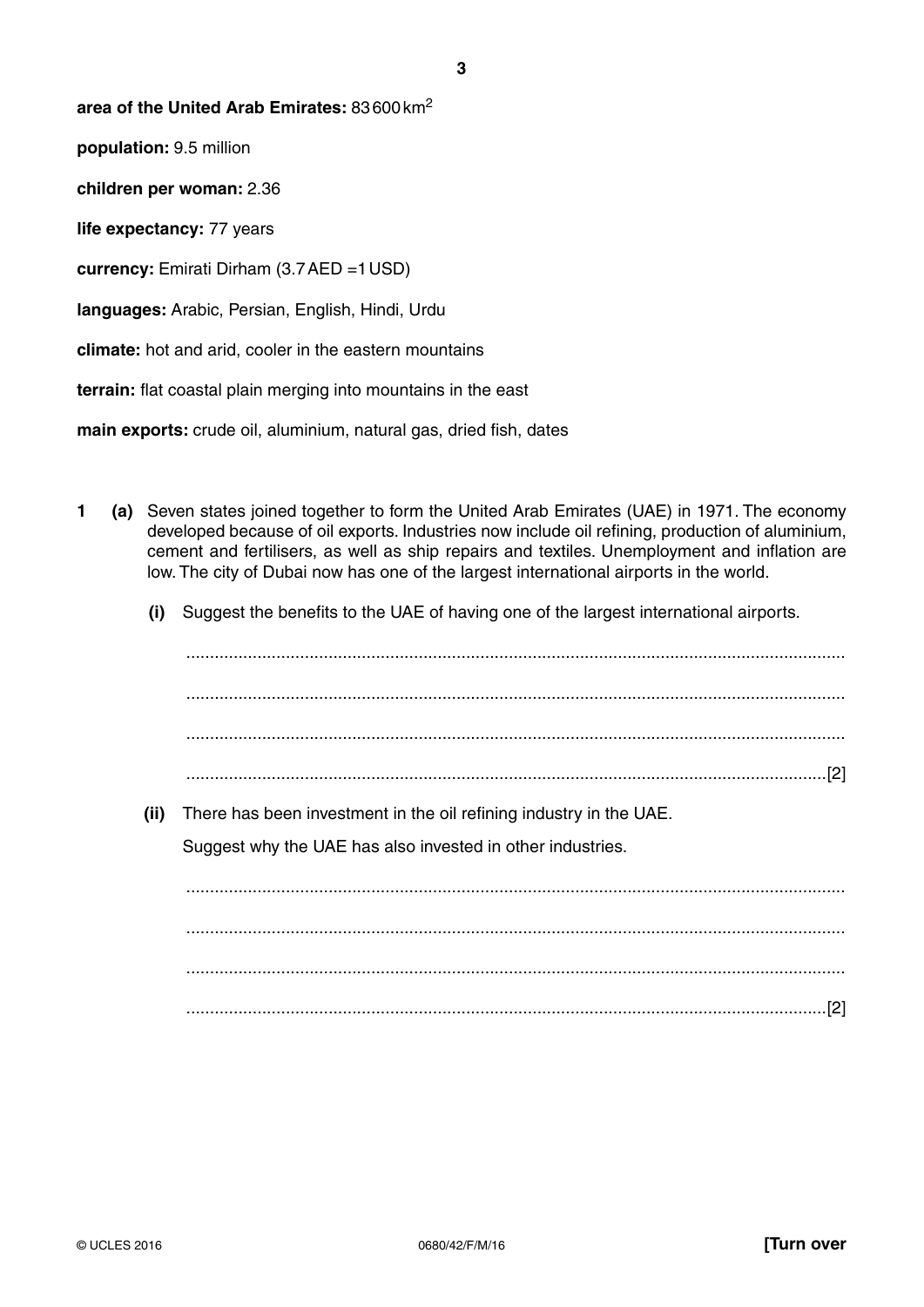**(b)** In 2010 the World Wide Fund for Nature (WWF) calculated that the UAE had the biggest ecological footprint of any country in the world. This measures the use of natural resources, including energy, per person. It is expressed as a unit called a global hectare (gha).

Houses require a lot of energy in the UAE. Experts have proposed methods to reduce energy use. Some of these methods have been carried out. This has resulted in the ecological footprint per person falling from 9.5 gha in 2010 to 8.4 gha per person in 2012.

 **(i)** Calculate the percentage reduction in the ecological footprint between 2010 and 2012. Space for working.

...................................... % [2]

 **(ii)** The UAE plans to have reduced the release of carbon dioxide by 40 percent by the year 2030.

Suggest **two** ways this reduction could be achieved.

 ........................................................................................................................................... ........................................................................................................................................... ........................................................................................................................................... .......................................................................................................................................[2]

 **(c)** The graph shows average highest monthly temperatures and electricity consumption for Dubai.

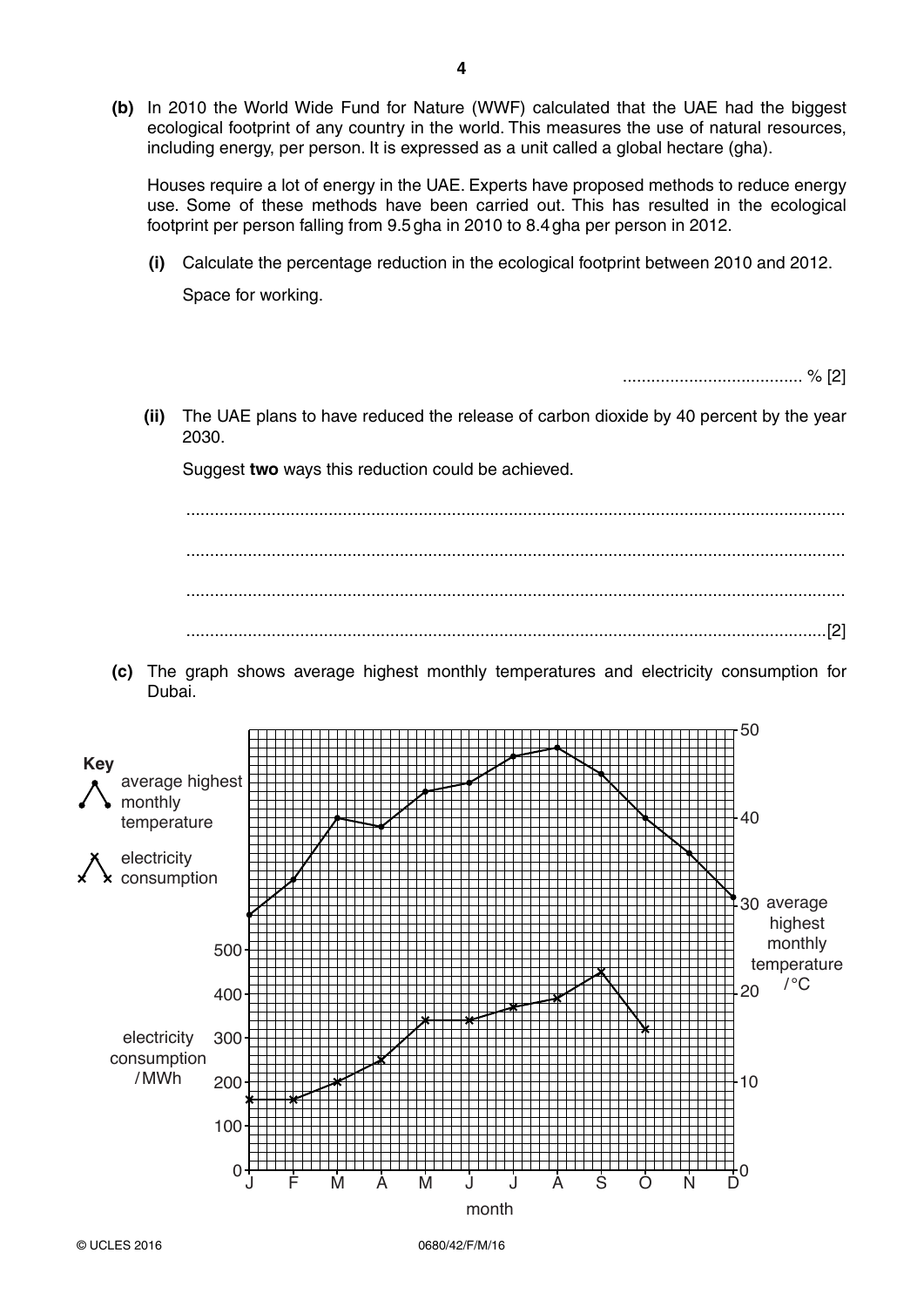(i) Complete the graph by plotting the electricity consumption for November and December from the table below.  $[1]$ 

| month                              | u   |     | M   |     | M   | J   | u   | ⌒   | ⌒<br>ບ |     | N   | D   |
|------------------------------------|-----|-----|-----|-----|-----|-----|-----|-----|--------|-----|-----|-----|
| electricity<br>consumption<br>'MWh | 160 | 160 | 200 | 250 | 340 | 340 | 370 | 390 | 450    | 320 | 240 | 200 |

(ii) Describe the relationship between average highest monthly temperature and electricity consumption shown on the graph.

(iii) Suggest why electricity consumption changes during the year.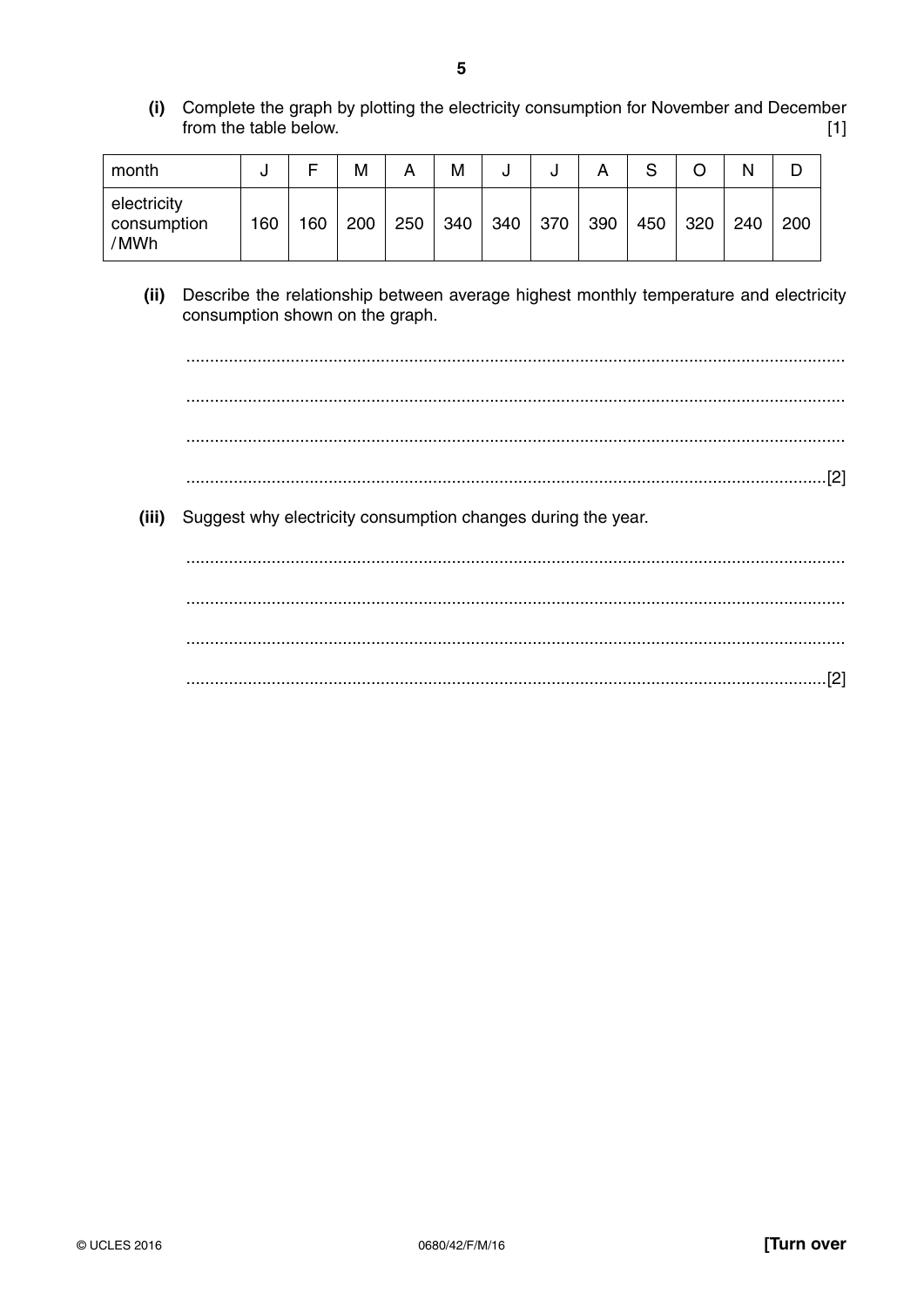**(d)** There is a shortage of clean fresh water for drinking and farming in the UAE. Power stations along the coast generate electricity. The excess heat produced evaporates sea-water. This produces water vapour, which is cooled producing clean fresh water.

More clean fresh water is made in some months than is needed. This water is stored behind dams and allowed to drain down through riverbeds, to increase groundwater. Groundwater is pumped up bore-holes to irrigate crops.

- **(i)** A water engineer started to list the information needed to decide if this system of water use is sustainable. Complete the list. The first one has been done for you. [3]
	- quantity of water extracted
	- ...................................................................................
	- ...................................................................................
	- ...................................................................................
- **(ii)** There are more than 200 of these dams in the UAE.

Suggest **two** further advantages of dams other than water storage.

 ........................................................................................................................................... ........................................................................................................................................... ........................................................................................................................................... .......................................................................................................................................[2]

 **(iii)** An oasis is a place in a desert where water is found at or near the surface. The sketch below shows the Liwa Oasis.

Shade the area where water is stored. Complete the key. [2]

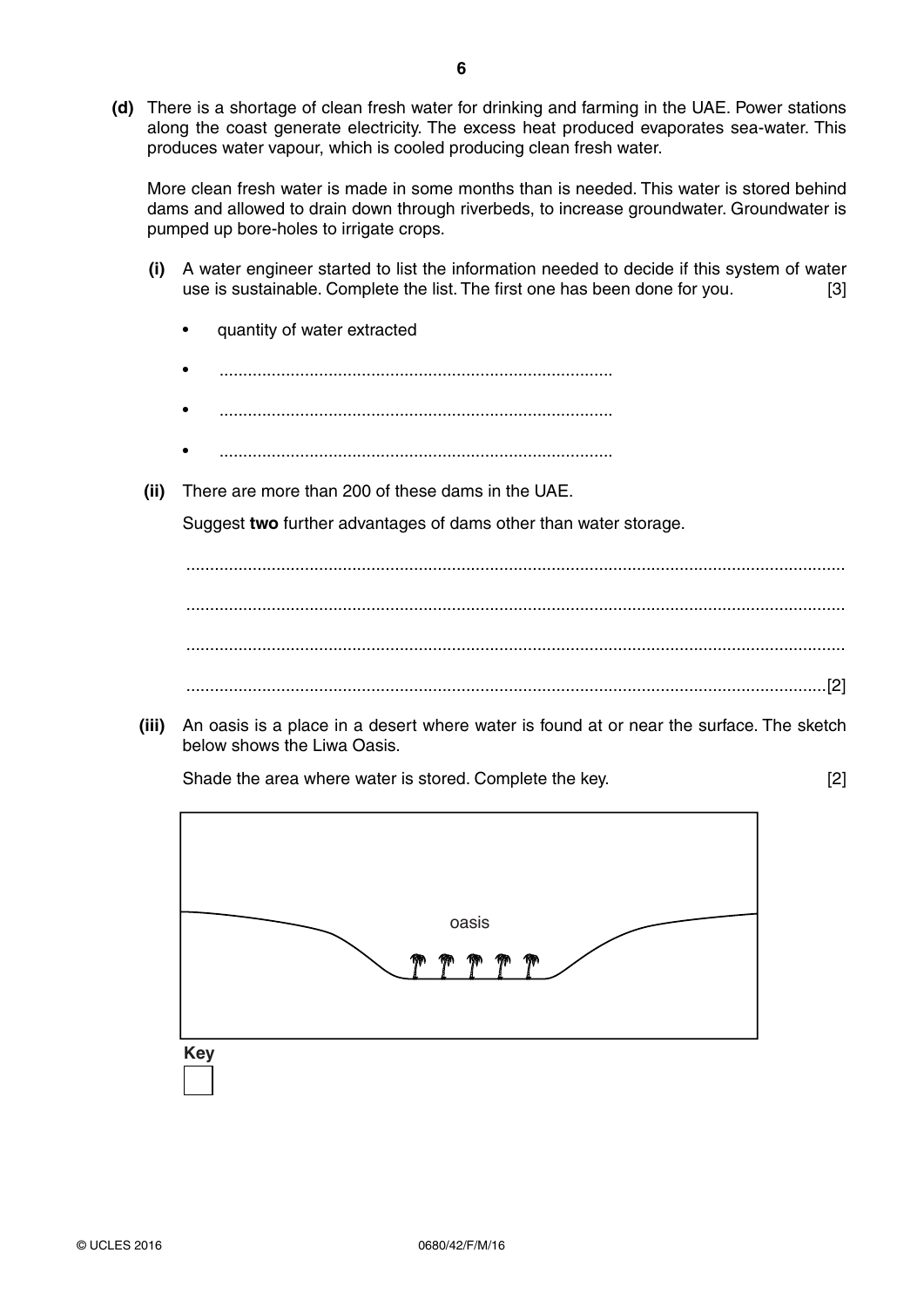- (e) The government encourages farming by providing the following incentives:
	- irrigation water is free  $\bullet$
	- bore-holes are drilled, irrigation equipment is sold and maintained at 50 percent of cost  $\bullet$
	- free visits to farms by water engineers
	- dams are built and paid for by the government
	- fertilisers are sold to farmers at 50 percent of cost.
	- Describe the advantages of incentives such as these to farmers.  $(i)$

 $(ii)$ Suggest the benefits to the government of providing incentives to farmers.

Describe the possible risks to the environment of farmers being able to buy fertilisers at (iii) 50 percent of cost.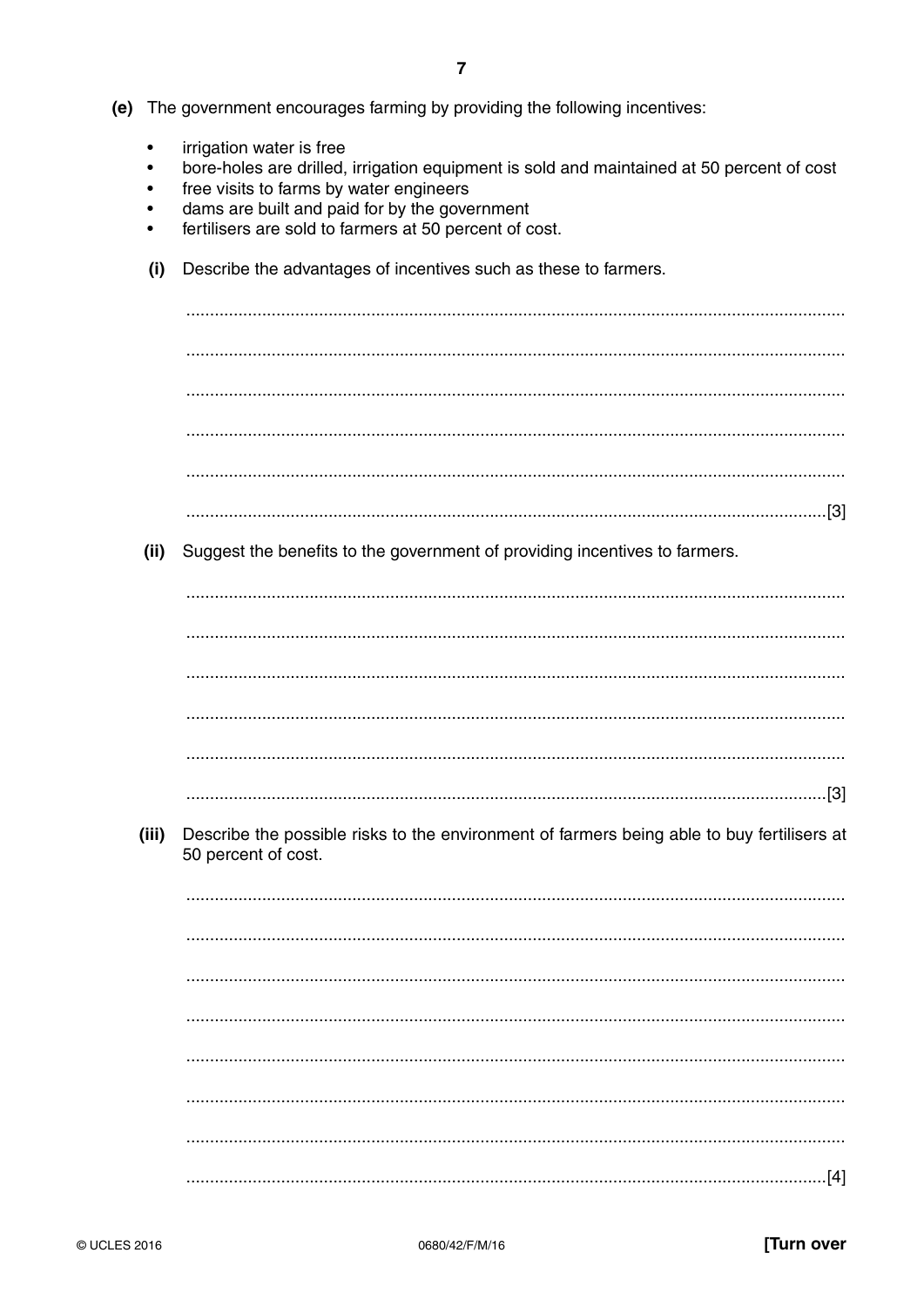**2 (a)** Economic development and the increase in human population have led to several animal species becoming extinct in the UAE. One species of fish, *Garra barreimiae*, is only found in the rivers flowing down the Hajar mountain valleys. These fish feed on algae. The fish are now on the IUCN (International Union for Conservation of Nature) red list. Water only flows down the rivers for a short time each year. The fish are then trapped in pools during dry months.



 **(i)** Complete the table below. [2]

| organism         | name of trophic level |
|------------------|-----------------------|
| algae            |                       |
| Garra barreimiae |                       |

The climate data for a place in the Hajar mountains is shown below.

| month                         | J  | F  | M  | А  | M  | J  | υ  | А  | S  | O  | Ν  | D  |
|-------------------------------|----|----|----|----|----|----|----|----|----|----|----|----|
| average<br>temperature<br>/°C | 16 | 17 | 19 | 19 | 22 | 26 | 28 | 30 | 29 | 26 | 22 | 18 |
| average rainfall<br>'mm       | 51 | 64 | 37 | 0  | 0  | 0  | 0  | 0  | 0  | 30 | 44 | 50 |

 **(ii)** State in which months you would expect fish to be trapped in pools.

 ........................................................................................................................................... .......................................................................................................................................[1]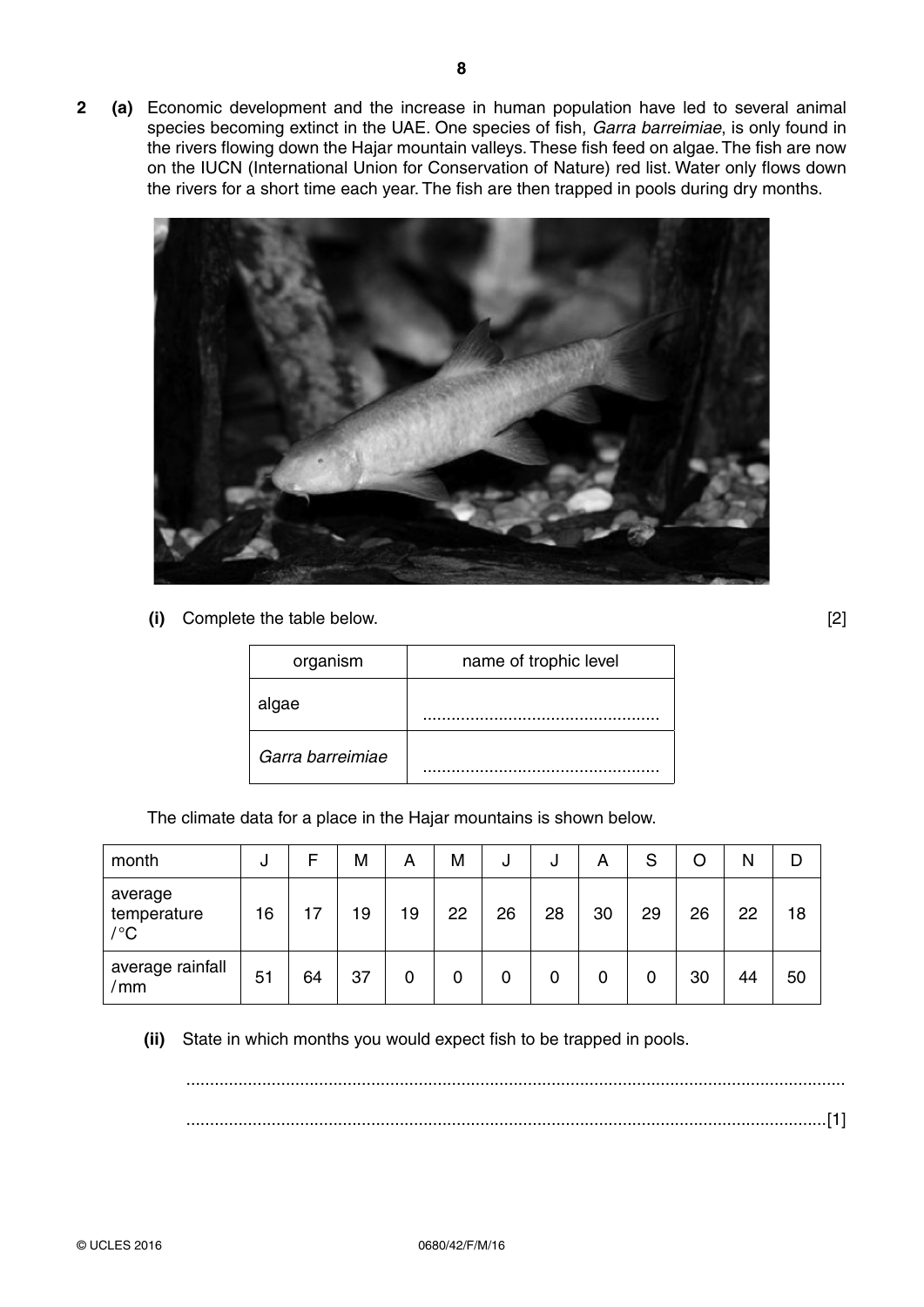- 
- © UCLES 2016

 $(ii)$ 

State the month that would have the highest rate of evaporation from the pools. Explain your answer. 

(iii)

- 
- Suggest how being included on the IUCN red list could help prevent this fish from  $(iv)$ becoming extinct.

(b) The water in the pools becomes more saline as the water evaporates. A student decided to measure physical factors in six pools. The results are shown below.

| pool    | temperature<br>$/ {}^{\circ}C$ | pH  | dissolved oxygen<br>/mg per litre | salinity<br>/arbitrary units |
|---------|--------------------------------|-----|-----------------------------------|------------------------------|
| one     | 22.6                           | 7.6 | 5.9                               | 80                           |
| two     | 22.8                           | 7.7 | 5.8                               | 92                           |
| three   | 23.4                           | 7.8 | 5.2                               | 125                          |
| four    | 22.0                           | 7.5 | 6.0                               | 107                          |
| five    | 23.4                           | 7.9 | 6.2                               | 130                          |
| six     | 22.6                           | 7.8 | 6.1                               | 144                          |
| average | 22.8                           | 7.7 |                                   |                              |

The student decided to investigate the possible effect of salinity on the fish.

Explain why the student chose salinity rather than the other physical factors.

(i) Complete the table.

 $[2]$ 

9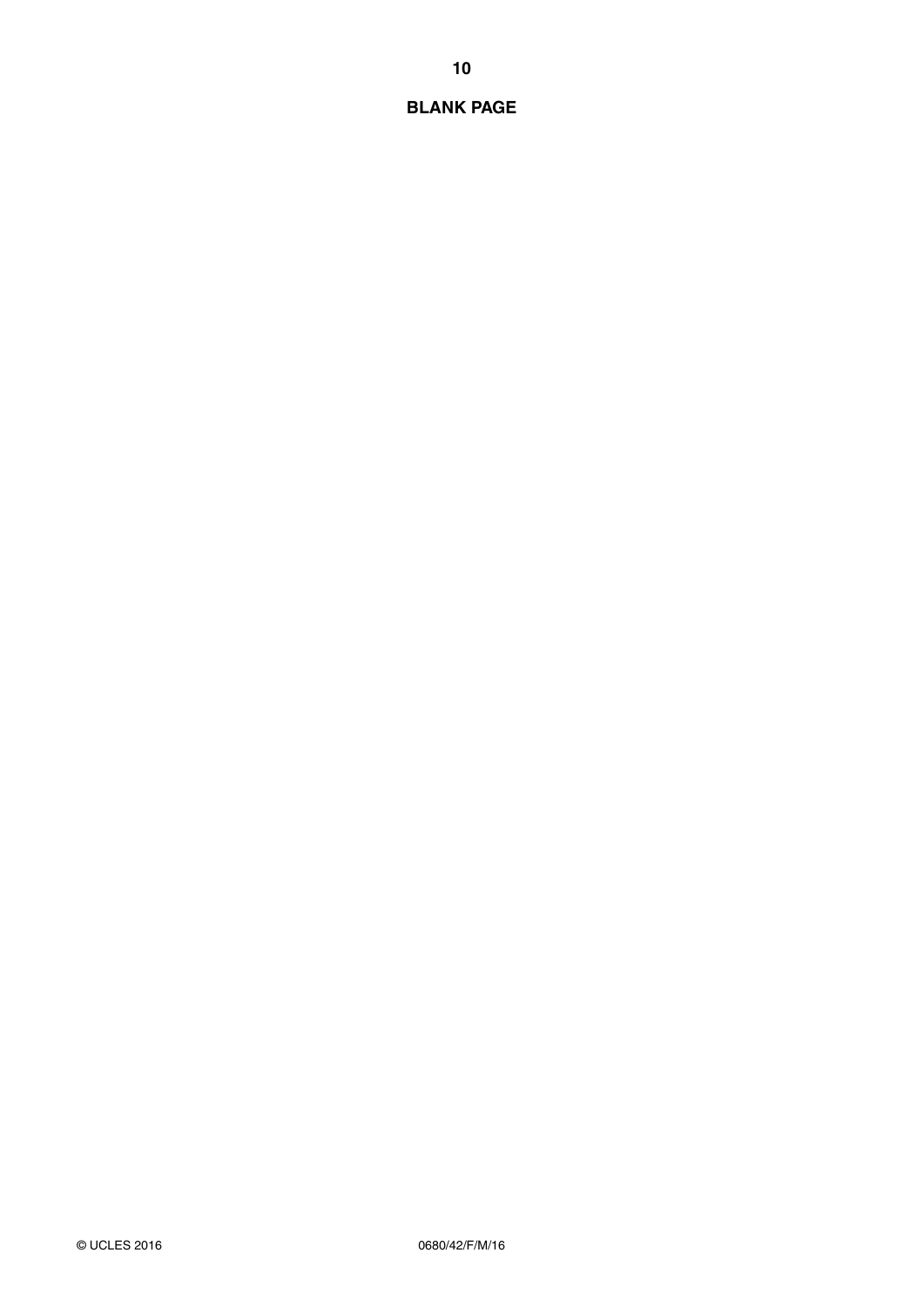**(c)** When taking measurements from the pools the student noticed that the *Garra barreimiae*  were smaller in some of the pools.

To measure the size of these fish the student made some fish traps from plastic bottles as shown in the diagrams.



The student wanted to find which trap works best. Each trap was filled with water and a few stones. Some bread was put in each trap to attract the fish. After two hours the traps were removed. The fish in each trap were counted and their length measured. The fish were returned to the pool.

The results are shown below.

| number of fish<br>trap type |    | longest fish in trap/mm |
|-----------------------------|----|-------------------------|
|                             |    |                         |
| R                           | 17 | 53                      |
|                             | 26 | 65                      |

 **(i)** Give **two** reasons why the student decided to use trap type **C** to investigate the six pools for the study.

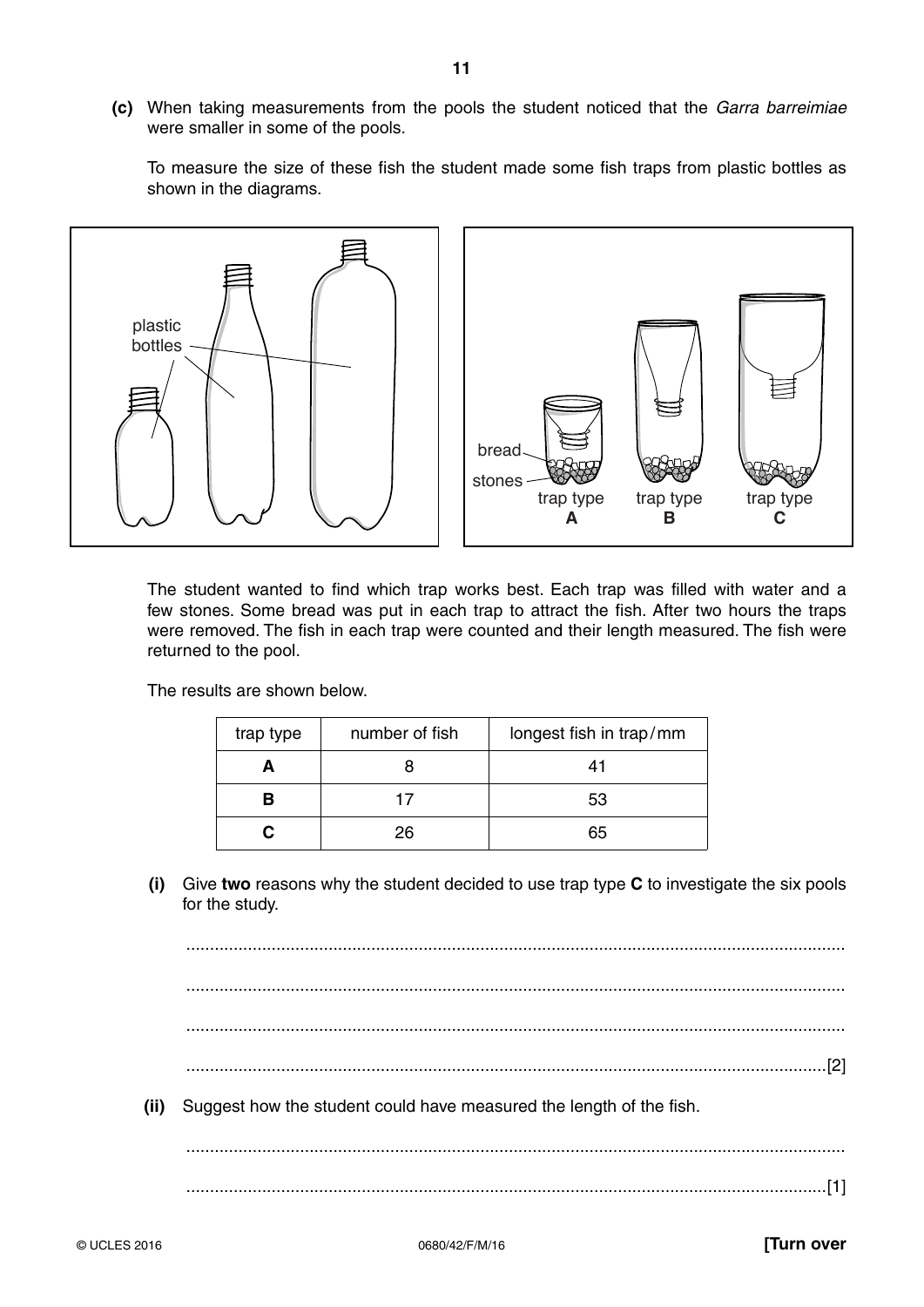**(d)** The student placed a type **C** trap in each of the six pools for two hours. The traps were removed and five fish from each trap were selected at random and their length measured.

The results are shown in the table below.

| salinity<br>/arbitrary units | average length of fish in trap<br>/mm |
|------------------------------|---------------------------------------|
| 80                           | 72                                    |
| 92                           | 60                                    |
| 125                          | 52                                    |
| 107                          | 50                                    |
| 130                          | 45                                    |
| 144                          | 46                                    |

 **(i)** Complete the axis labels and plot the data on the grid below. [4]



 **(ii)** Use your graph to predict the average length of fish in a pool with a salinity of 100 arbitrary units.

........................................................[1]

 **(iii)** Circle any anomalous results on your graph. [1]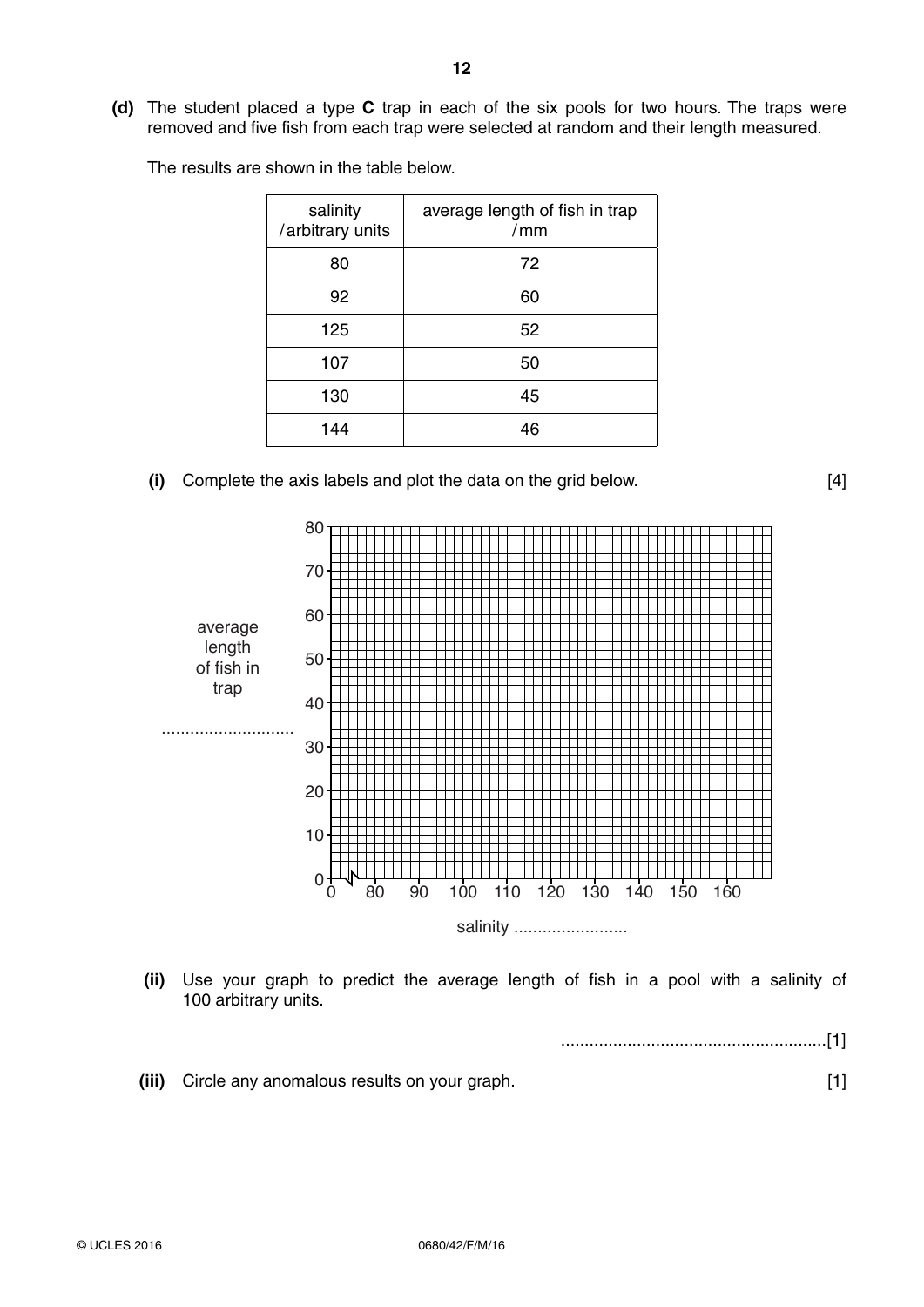|     | (iv) | Describe the pattern shown by the graph.                                                                                                            |
|-----|------|-----------------------------------------------------------------------------------------------------------------------------------------------------|
|     |      |                                                                                                                                                     |
|     |      |                                                                                                                                                     |
|     |      |                                                                                                                                                     |
|     | (v)  | Do you think the student has found evidence that the growth of these fish is affected by<br>salinity? Explain your answer.                          |
|     |      |                                                                                                                                                     |
|     |      |                                                                                                                                                     |
|     | (vi) | Describe how the student could confirm the findings of the investigation.                                                                           |
|     |      |                                                                                                                                                     |
|     |      |                                                                                                                                                     |
|     |      |                                                                                                                                                     |
|     |      |                                                                                                                                                     |
| (e) |      | The government has recently created national parks to try to protect wildlife. There has been<br>an increase in tourism in recent years to the UAE. |
|     |      | Describe how national parks can help to protect wildlife as well as encourage tourism.                                                              |
|     |      |                                                                                                                                                     |
|     |      |                                                                                                                                                     |
|     |      |                                                                                                                                                     |
|     |      |                                                                                                                                                     |
|     |      |                                                                                                                                                     |
|     |      |                                                                                                                                                     |
|     |      |                                                                                                                                                     |
|     |      |                                                                                                                                                     |
|     |      |                                                                                                                                                     |
|     |      |                                                                                                                                                     |
|     |      | [5]                                                                                                                                                 |